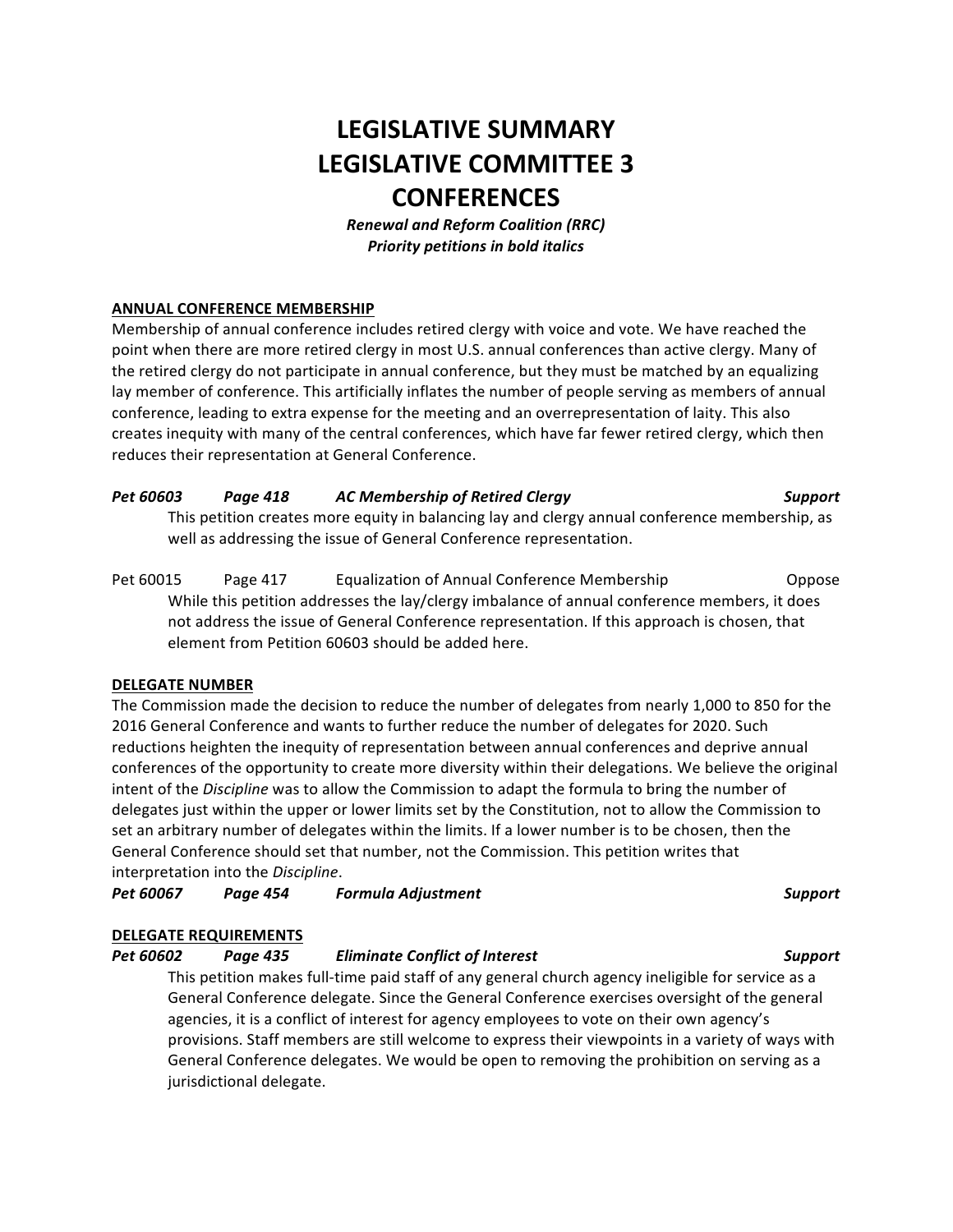# Pet 60601 Page 403 Requirement for election Network Channel Support

This petition requires those standing for election as General Conference delegates to have read the entire Bible in order to be eligible for election. Since Scripture is our primary guide for faith and life, it is appropriate to require that those making decisions on behalf of the whole denomination should have read it.

Pet 60522 Page 436 Lay Delegate Residency Charles Compose This petition requires that all lay persons elected as delegates to General Conference must reside within the geographical boundaries of their annual conference. This proposal would unfairly exclude from serving lay persons who have legitimate reasons for living outside the conference. If someone has enough connection with the annual conference to be elected as a delegate, they have enough connection with the conference to represent it well, no matter where they live. This decision should be left up to the voters.

## **EPISCOPAL ACCOUNTABILITY**

It is currently nearly impossible for bishops to be held accountable for maintaining their conduct within the requirements of the *Discipline*. No bishop has ever been brought up on charges through the committee on investigation since the church was founded in 1968, despite the filing of substantive complaints. One major reason is that a bishop's colleagues and friends are the ones tasked with holding the bishop accountable. The Council of Bishops sees itself as powerless to foster accountability. Regional differences in the church mean that different standards are used for bishops in different parts of the U.S. and the world. A variety of proposals have been submitted to rectify this situation and enable greater accountability. This petition is part of a comprehensive set of petitions. It envisions using the Interjurisdictional Committee on Episcopacy as the body to handle complaints against bishops, after expanding the IJCE to include members from the central conferences. It may be better to refer this petition to Committee 10, Judicial Administration, which is handling the bulk of these petitions, so that they can be acted on together.

*Pet 61028 Page 454 Revision of Episcopal Complaint Process Support*

## **GLOBAL STRUCTURE**

These petitions are part of a comprehensive plan to restructure the church at the global level. The ultimate aim of this plan is to create the U.S. as its own central conference that is able to adapt the *Book* of Discipline to the unique needs of our cultural situation. In reality, it is an attempt to structure the church in a way that lessens the voices of African, European, and Filipino delegates in denominational affairs and would ultimately allow the U.S. part of the church to permit same-sex weddings and the ordination of self-avowed practicing homosexuals. It is ironic that for many years the U.S. has had a determinative voice in how the central conferences operated, but now that the central conferences are able to have a strong voice in U.S. affairs, that voice is being rejected. The Renewal and Reform Coalition opposes this attempt to restructure the church in an effort to resolve our theological differences.

| Pet 60215 | <b>Page 400</b> | <b>Global Church Structure - Connectional Conferences</b>        | <b>Oppose</b> |
|-----------|-----------------|------------------------------------------------------------------|---------------|
| Pet 60216 | <b>Page 402</b> | <b>Global Church Structure - Boundaries</b>                      | <b>Oppose</b> |
| Pet 60983 | <b>Page 402</b> | <b>Global Connectional Conference - Connectional Conferences</b> | <b>Oppose</b> |
| Pet 60214 | <b>Page 405</b> | Global Church Structure - Global Connectional Conference         | <b>Oppose</b> |
| Pet 60219 | <b>Page 407</b> | <b>Global Church Structure - Name Changes</b>                    | <b>Oppose</b> |
| Pet 60982 | <b>Page 407</b> | Global Connectional Conference - Name and Composition            | <b>Oppose</b> |
| Pet 60218 | <b>Page 409</b> | <b>Global Church Structure - Regional Conferences</b>            | <b>Oppose</b> |
| Pet 60984 | <b>Page 410</b> | <b>Global Connectional Conference - Regional Conferences</b>     | <b>Oppose</b> |
| Pet 60211 | <b>Page 433</b> | <b>Global Church Structure</b>                                   | <b>Oppose</b> |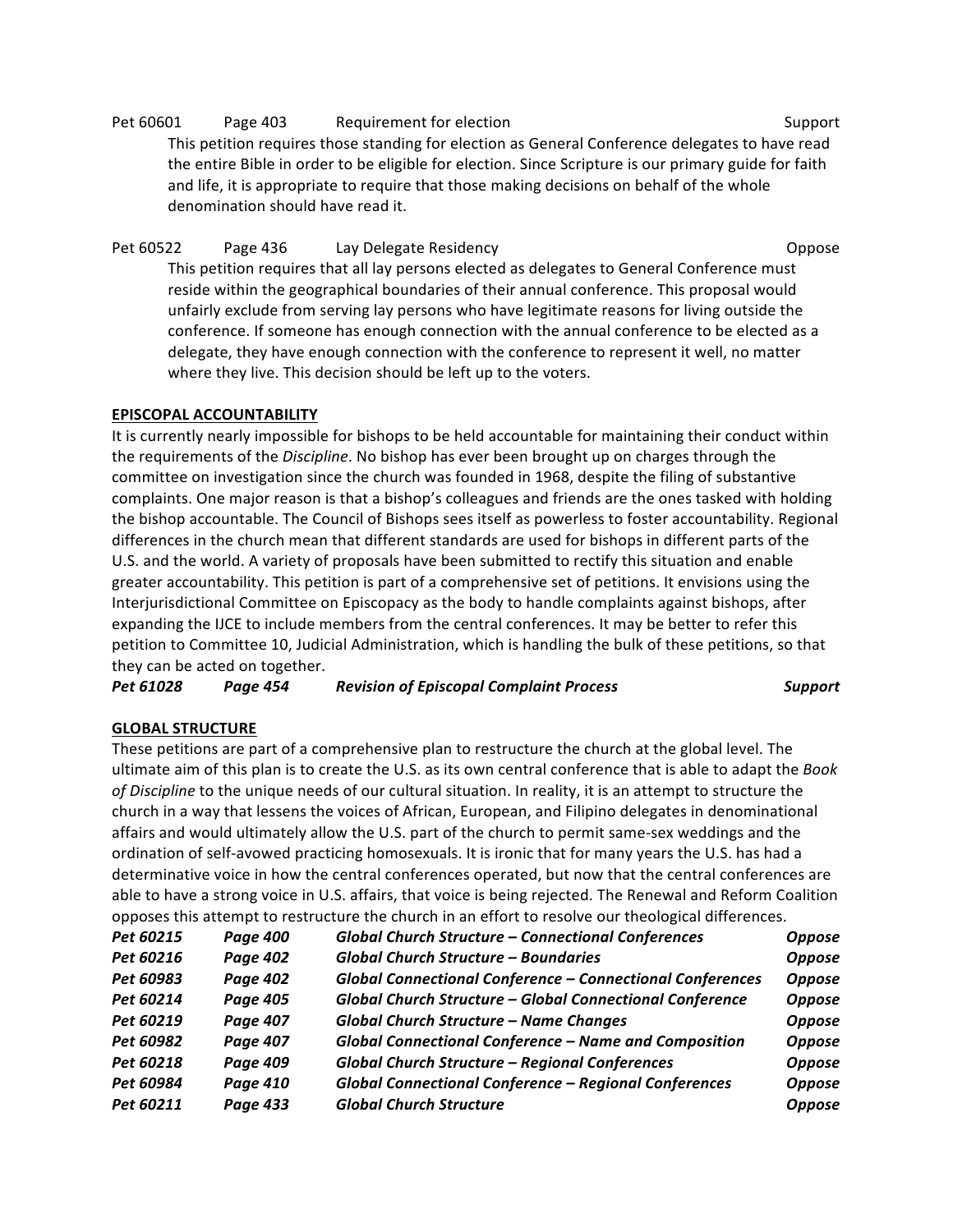# *Pet 60985 Page 434 Global Connectional Conference – Annual Conferences Oppose*

*Pet 60986 Page 438 Global Connectional Conference – Boundaries Oppose*

*Pet 60220 Page 442 Global Church Structure – Legislative Committee on U.S. Oppose* While not establishing a U.S. central conference, this petition would have all U.S. delegates

come one week before General Conference to act on U.S. matters as a recommendation to the General Conference. This would dramatically increase the cost and length of General Conference, without any appreciable gain in effectiveness. It would still exclude non-U.S. voices from these early deliberations.

*Pet 60981 Page 467 Global Connectional Conference – Concept Proposal Oppose*

## *Pet 60935 Page 412 US UMC as Central Conference Oppose*

This petition is not part of the above proposals, but would still create a U.S. Central Conference that would have the same power to adapt the *Book of Discipline* that other central conferences currently have. This proposal would still have the effect of removing non-U.S. voices from our deliberations, and it would ultimately be aimed at providing a way to permit same-sex weddings and the ordination of self-avowed practicing homosexuals in the U.S. Before taking any step such as this, the underlying theological conflict needs to be resolved first.

## *Pet 60816 Page 466 Jurisdictional Process Oppose*

This petition would provide for a study process by a committee to examine how the U.S. delegates can deliberate on matters that pertain only to U.S. churches. While not opposed to the study *per se*, we believe that the underlying theological conflict needs to be resolved before any steps can be taken in this regard. Furthermore, the study committee does not fairly represent the U.S. jurisdictions. More importantly, this issue is one of the least pressing issues facing a church that is experiencing dramatic membership loss in the U.S. Other priorities should be the subject of our attention.

## **MINIMUM REPRESENTATION**

These petitions aim to correct the current imbalance between church membership and representation at General Conference. Under current rules, every annual conference, no matter how small, receives a minimum of two delegates at General Conference. This means that annual conferences of 500 members all the way up to 60,000 members receive the same representation. (Conferences over 60,000 add additional delegates according to the formula.) The present system encourages the proliferation of annual conferences in order to increase representation. Either of these two petitions might encourage consolidation of small conferences for better resourcing of ministry.

*Pet 60196 Page 413 Representation to General Conference by Episcopal Area Consider* This petition would set the minimum at two delegates per episcopal area, rather than two per annual conference.

## *Pet 60605 Page 414 GC Membership Consider*

This petition sets a minimum for an annual conference to be represented at General Conference at 5,000 members. This number ensures a more viable annual conference. Smaller conferences might be made districts in a larger annual conference. However, this proposal might present problems for annual conferences established by language, in that it would require the larger annual conference to accommodate several different languages.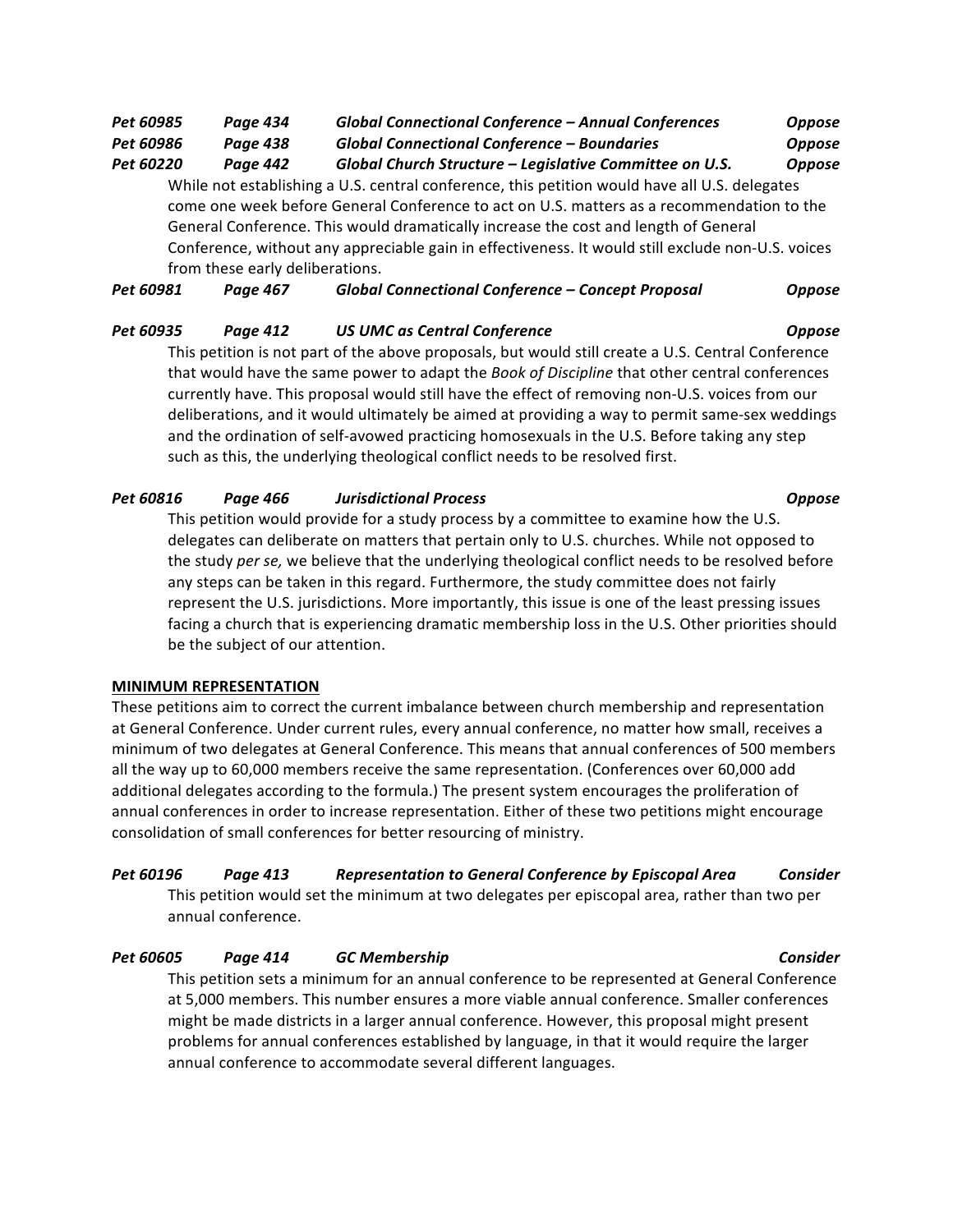### **NUMBER OF BISHOPS**

#### **Pet 60932 Page 467 Defer Reduction in US Episcopal Areas Consumersion Oppose**

This petition would delay any change in the number of bishops in the U.S. It conflicts with a number of proposals being dealt with in Committee 12, Ministry and Higher Ed/Superintendency. It might be best if this petition were referred there, so that all proposals about the number of bishops could be handled by one committee. We believe that some changes to the formula for the number of bishops are needed to bring greater balance in terms of the number of members under the care of each bishop. Wide differences between small and large episcopal areas do not serve us well.

#### **ORGANIC JURISDICTIONAL SOLUTION**

These petitions are part of a comprehensive plan to allow each jurisdiction to set its own standards for ministry, which would allow some jurisdictions to permit same-sex weddings and the ordination of selfavowed practicing homosexuals. This plan would also allow local churches to affiliate with a different annual conference, annual conferences to affiliate with a different jurisdiction, and jurisdictions to change their boundaries to include churches that want to affiliate with them. The Renewal and Reform Coalition believes that allowing jurisdictions to set their own standards would lead to a slow-motion splintering of the church and would not resolve the conflict over the church's stance on sexuality and marriage. We oppose parts of the Organic Jurisdictional Solution that would allow that.

| Pet 61003 | Page 416 | <b>Powers of Jurisdictional Conferences</b> | <b>Oppose</b> |
|-----------|----------|---------------------------------------------|---------------|
| Pet 61011 | Page 456 | <b>New Duties of Jurisdictions</b>          | <b>Oppose</b> |

We do see merit, however, in giving congregations the flexibility to switch to a different annual conference with which they more closely align in theology and/or culture. We also favor giving annual conferences the flexibility to switch to a different jurisdiction for the same reason. We believe this move could lessen conflict and tension within annual conferences and lead to healthier functioning. It would assist congregations who feel theologically isolated and misunderstood in their current annual conference.

| Page 411 | <b>Basis for Jurisdictions</b>                | Support |
|----------|-----------------------------------------------|---------|
| Page 415 | <b>General Conference Powers</b>              | Support |
| Page 439 | <b>Flexible Boundaries</b>                    | Support |
| Page 440 | Minimum Jurisdictional Membership             | Support |
| Page 441 | <b>Annual Conference Boundaries</b>           | Support |
| Page 441 | <b>Transfer of Local Churches</b>             | Support |
| Page 443 | <b>Conferences Transferring Jurisdictions</b> | Support |
|          |                                               |         |

### **PROGRESSIVE JURISDICTIONAL SOLUTION**

These petitions are part of a comprehensive plan to create an additional Progressive Jurisdiction within The United Methodist Church that could allow same-sex weddings and the ordination of self-avowed practicing homosexuals. The current five jurisdictions would continue to operate under the current requirements of the *Discipline*. Many progressives oppose this plan because they do not want to be segregated within the larger denomination. Many evangelicals oppose this plan because it would still allow part of the church to engage in practices that the Bible prohibits—this time with the church's blessing. In addition, progressives would continue to carry their fight to change the church's position to General Conference every quadrennium. Thus, we do not believe it would resolve the conflict over our church's stance on sexuality and marriage.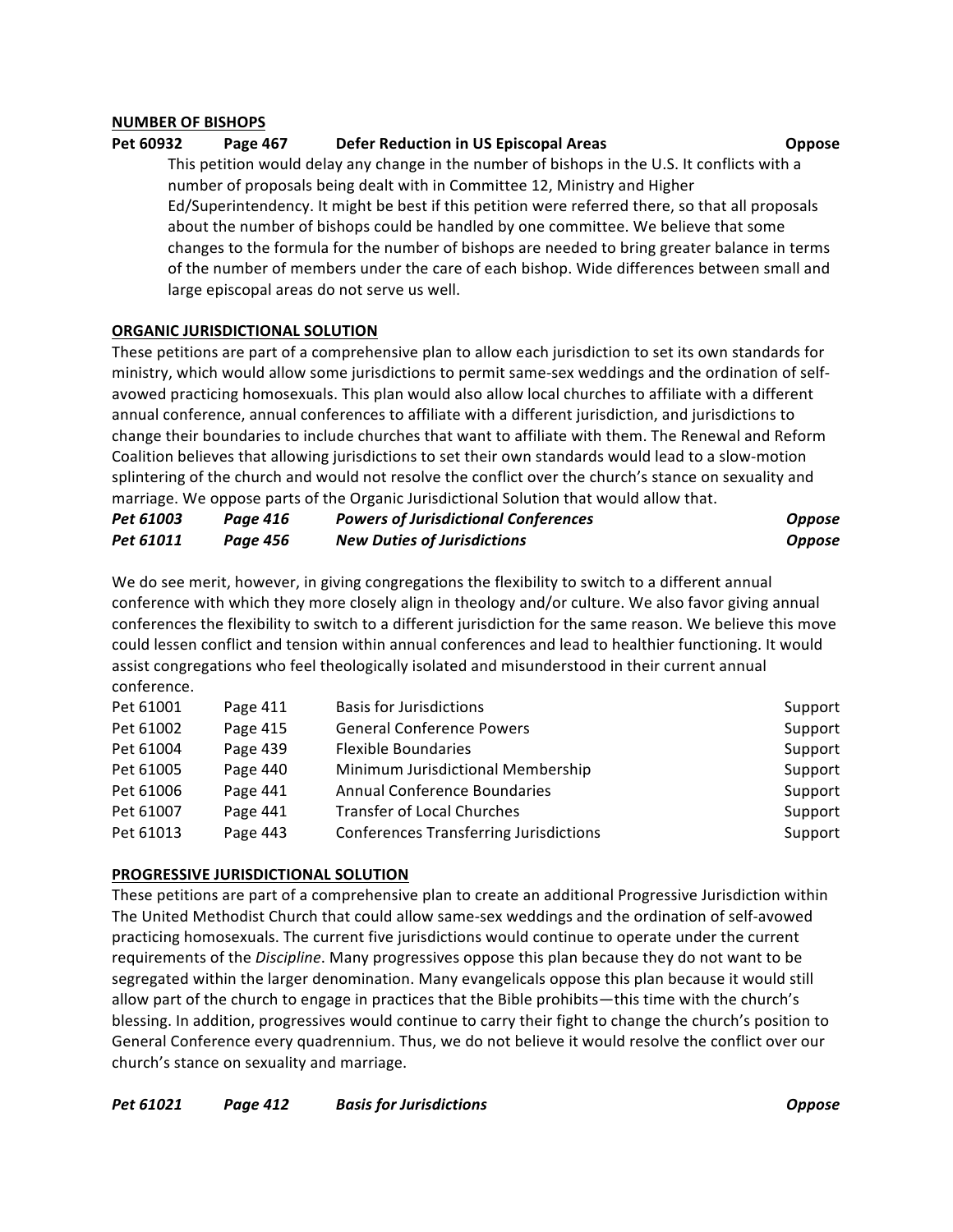| Pet 61022 | Page 416        | <b>Equal Representation</b>          | <b>Oppose</b> |
|-----------|-----------------|--------------------------------------|---------------|
| Pet 61023 | Paae 440        | <b>Creating a Sixth Jurisdiction</b> | <b>Oppose</b> |
| Pet 61025 | Page 445        | <b>Customized Participation</b>      | <b>Oppose</b> |
| Pet 61026 | <b>Page 447</b> | <b>Forming the New Jurisdiction</b>  | <b>Oppose</b> |
| Pet 61024 | Page 455        | <b>Jurisdictions and Race</b>        | <b>Oppose</b> |

#### **TWO JURISDICTION SOLUTION**

These petitions are part of a comprehensive plan to dissolve the current five jurisdictions and put in their place two jurisdictions, a progressive jurisdiction and a traditionalist jurisdiction (or perhaps three jurisdictions, including a moderate jurisdiction). Each could modify the *Discipline* on the issues of samesex marriage and the ordination of self-avowed practicing homosexuals, with one jurisdiction permitting it and the other strengthening prohibitions against it. Annual Conferences, local churches, and clergy would be free to choose which jurisdiction to belong to. Some evangelicals have been open to this idea as a possible compromise that would keep us together, while other evangelicals have found it unacceptable because it would still allow part of the church to engage in practices that the Bible prohibits—this time with the church's blessing. Most progressives have not been supportive of this proposal because they desire to change the whole church, not just have part of the church to themselves. So the struggle would continue every four years at General Conference—this would not resolve the church's conflict.

| Pet 61015 | Page 412        | <b>Basis for Jurisdictions</b>               | <b>Oppose</b> |
|-----------|-----------------|----------------------------------------------|---------------|
| Pet 61016 | <b>Page 417</b> | <b>Constitutional Powers of Jurisdiction</b> | <b>Oppose</b> |
| Pet 61017 | Page 439        | <b>Jurisdictional Boundaries</b>             | <b>Oppose</b> |
| Pet 61020 | Page 444        | <b>Forming New Jurisdictions</b>             | <b>Oppose</b> |
| Pet 61019 | Page 456        | <b>Powers and Duties of Jurisdictions</b>    | <b>Oppose</b> |

#### **PETITIONS**

#### *Pet 60035 Page 449 Petition Submission Oppose*

This petition would restrict clergy and lay members from submitting petitions to General Conference. It is undemocratic to limit access to General Conference by individuals. This proposal also puts a premium on the institution of the church because all the entities allowed to petition General Conference are institutions of the church. It leaves out the voice of the grassroots.

#### *Pet 60226 Page 449 Mandatory Vote Support*

This petition requires that every petition receiving an affirmative vote by a legislative committee must receive a vote by the plenary session of General Conference. It is unfair to have legislative committees do all their work and then not have it acted upon by the plenary body. In 2012, at least one legislative committee did not get to present any of its petitions to the plenary (other than those on the consent agenda). This requirement would act to deter those who seek to prevent action through delaying tactics and would require better time management of our plenary sessions.

#### **ABORTION**

Abortion is a controversial subject within both our church and society. As Christians, we should lean toward protecting and preserving life whenever possible. Scripture lifts up the personhood of the unborn (e.g., Jeremiah 1:5; Luke 1:44). The early church consistently spoke against abortion and infanticide, which was a common practice among the Romans. While acknowledging that there are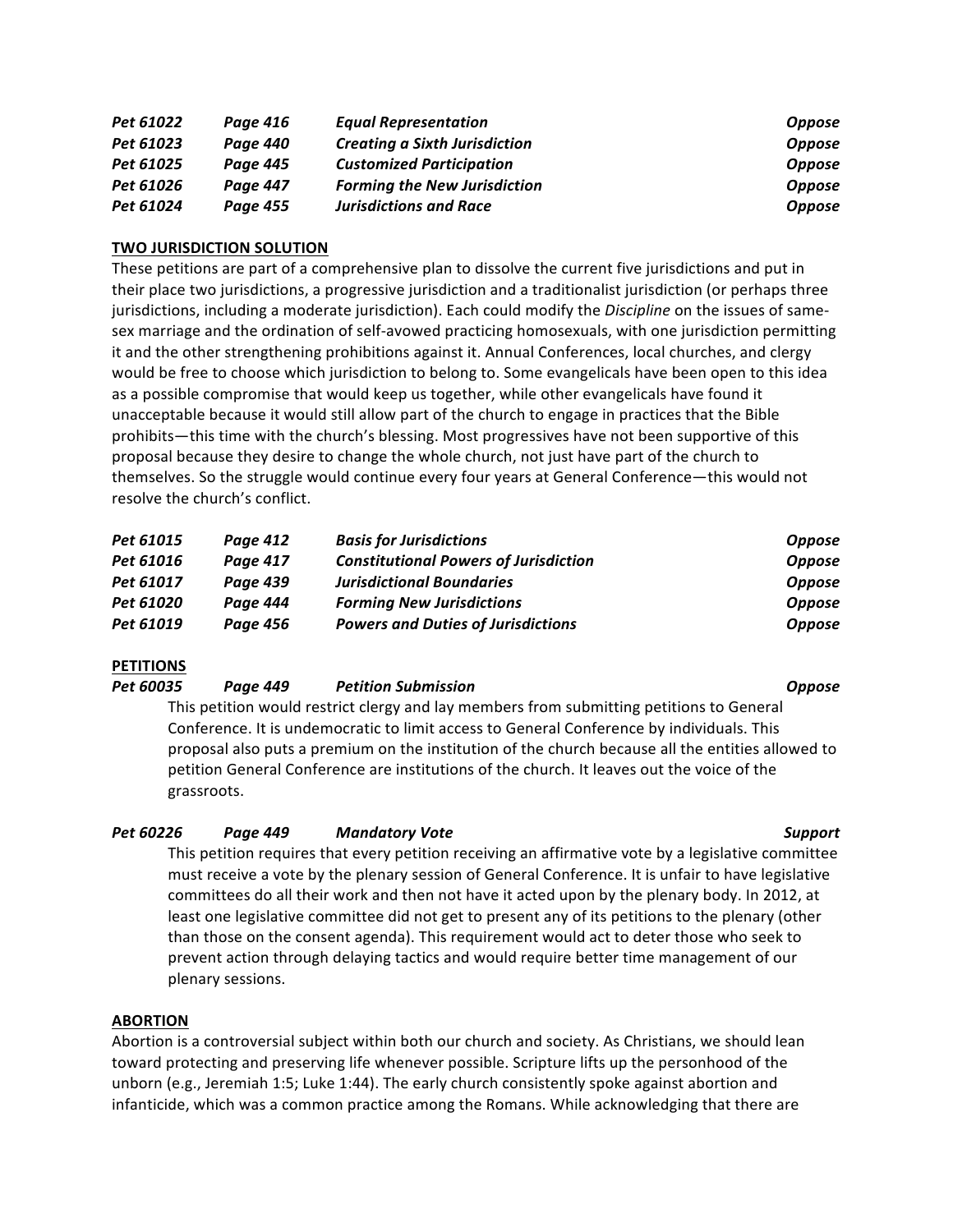difficult and exceptional cases to consider, we believe United Methodism does best when it advocates on behalf of the lives of unborn children and supports the lives of women in crisis pregnancies. It should not be controversial to compile lists of resources that can help women facing unplanned pregnancies find feasible alternatives to abortion, which is what this petition recommends.

Pet 60583 Page 463 Mother-Child Resource List Support Support

#### **ANNUAL CONFERENCE STRUCTURE**

Pet 60513 Page 434 Annual Conference Structure Content Constantine Support Pet 60959 Page 464 Permissiveness in AC Structure – Connectional AC Parallels Support These petitions aim to give greater flexibility to annual conferences in how they structure themselves to accomplish the mission of the church in linkage with the general church. This kind of flexibility is helpful in adapting to unique circumstances in individual annual conferences, as well as adapting to changing circumstances over time without needing to change the *Discipline* to do it.

### **COMMISSION ON THE GENERAL CONFERENCE**

Pet 60528 Page 452 Discontinue Commission on General Conference Coppose This petition aims to dismantle the Commission on the General Conference and turn its tasks over to the Connectional Table. However, running the General Conference is not in line with the CT's mission. It is also an overwhelming task in and of itself. Adding it to what the CT already does would be totally unworkable. The coordinating mission of the church would not be attended to, and the running of General Conference would not be done with excellence.

#### **CONFERENCING**

#### Pet 61044 Page 404 Christian Conferencing Content Conferencing Coppose

This petition adds to the Constitution the mandate that General Conference is to be for the purpose of worship, prayer, and fellowship done in a spirit of Christian conferencing. As classically understood, Christian conferencing is the sharing of one's own faith understandings and experiences with a small group of fellow disciples for the purpose of helping all grow in grace and holiness. This is not the purpose of General Conference. Trying to make General Conference a venue for Christian conferencing distorts the meaning of such conferencing and would lay upon General Conference an unrealistic duty that distracts from GC's true purpose.

#### **CONFLICT OF INTEREST**

Pet 60516 Page 455 Conflict of Interest on Committee on Episcopacy Support This petition aims to eliminate potential conflicts of interest by disqualifying persons in a direct reporting relationship to an active bishop from serving on the jurisdictional committee on episcopacy. This common-sense provision will enhance trust and foster healthier functioning of the committee.

### **DELEGATE ELECTION**

Pet 60568 Page 435 Elections Support Support

This proposed amendment enshrines one of the principles of election in our Constitution. It protects the right to nominate potential delegates from the floor of annual conference, opening up the process. This provision ensures consistency across the church in how our annual conferences elect delegates to General Conference. It is meant to correct processes followed in some annual conferences that manipulate the process toward hand-picked delegates.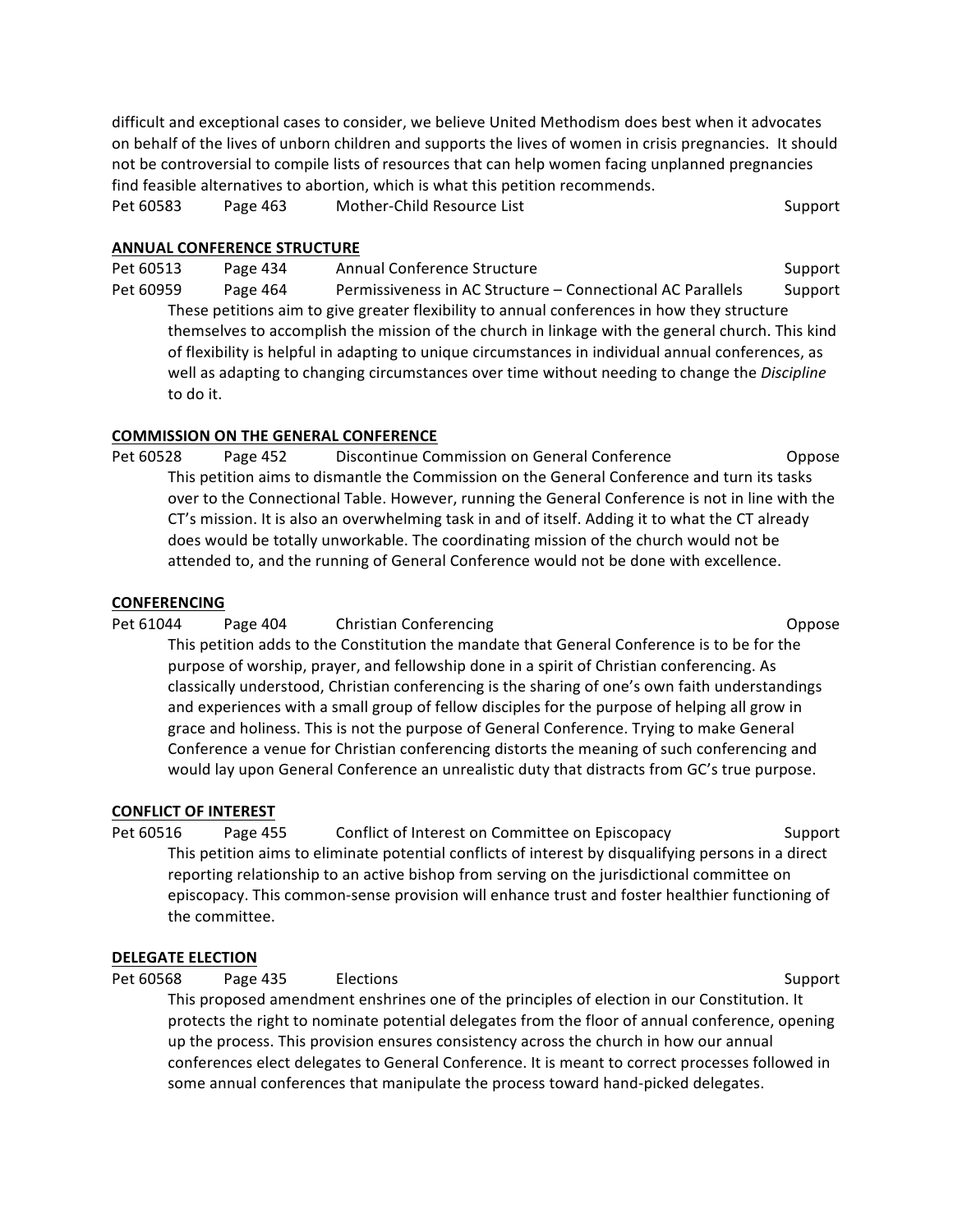### **EPISCOPAL OVERSIGHT**

Pet 60512 Page 414 Authority of General Conference Support Support This petition changes the Constitution to overturn the Judicial Council decision that ruled Plan UMC unconstitutional at the 2012 General Conference. The petition clarifies that General Conference has the authority to delegate specified and limited authority for oversight without it being a limitation of the general oversight by the bishops.

## **EPISCOPAL SUPPORT**

Pet 60068 Page 417 Episcopal Support Christian Communication Cupport Support This petition requires that each jurisdiction bear all the financial costs of the bishops serving in that jurisdiction. Financial support for bishops should be a foundational financial obligation. If a jurisdiction cannot support its own bishops, it has too many bishops or needs to develop greater financial capacity. Otherwise, it sets up a situation of long-term financial dependency upon the general church. We would ultimately like to see the central conferences moving in this same direction, as they build their financial capacity, as well. But this petition deals only with the jurisdictions in the U.S. and does not affect the central conferences.

## **GLOBAL BOOK OF DISCIPLINE**

## *Pet 60277 Page 466 General Book of Discipline – Draft No Position*

This petition authorizes a churchwide feedback process to help shape a proposed *General Book* of Discipline that would apply equally to all annual conferences and not be subject to adaptation by the central conferences. The new draft would have to take into account all the changes in the Discipline made at the 2016 General Conference. The final draft of the *General Discipline* would then be proposed and voted on (with whatever amendments) at the 2020 General Conference. This petition does not commit the General Conference to a final version of the Global Book.

### **JUDICIAL COUNCIL**

Pet 60514 Page 415 General Conference Override Judicial Council Declaration Oppose Since the Judicial Council is the primary interpreter of church law, the integrity of the judicial process must be protected. This petition provides that the General Conference could override a Judicial Council decision by a supermajority vote. As frustrating to the body as Judicial Council decisions sometimes are, this move would violate the principle of separation of powers. A better way to overturn unpopular judicial decisions is with legislative action to change the Constitution, which could end up yielding greater clarity in the long run than a simple override.

### **JURISDICTIONAL BOUNDARIES**

Pet 60058 Page 436 Flexibility in Number of Jurisdictions Support Support This petition allows General Conference to change jurisdictional number and boundaries without the need for a constitutional amendment. This provision would give greater flexibility in structuring the church for effective ministry. It would not burden thousands of annual conference members who would have to vote on a boundary change that did not affect them.

Pet 60202 Page 437 Jurisdictional Realignment and Name Change No Position This petition would eliminate the Western Jurisdiction and redistribute its annual conferences among the North Central and South Central Jurisdictions, moving a few other annual conferences to create greater balance. The impetus behind this move, to create more balanced jurisdictions based on membership, is a good one. We have not taken a position on whether this is the best solution.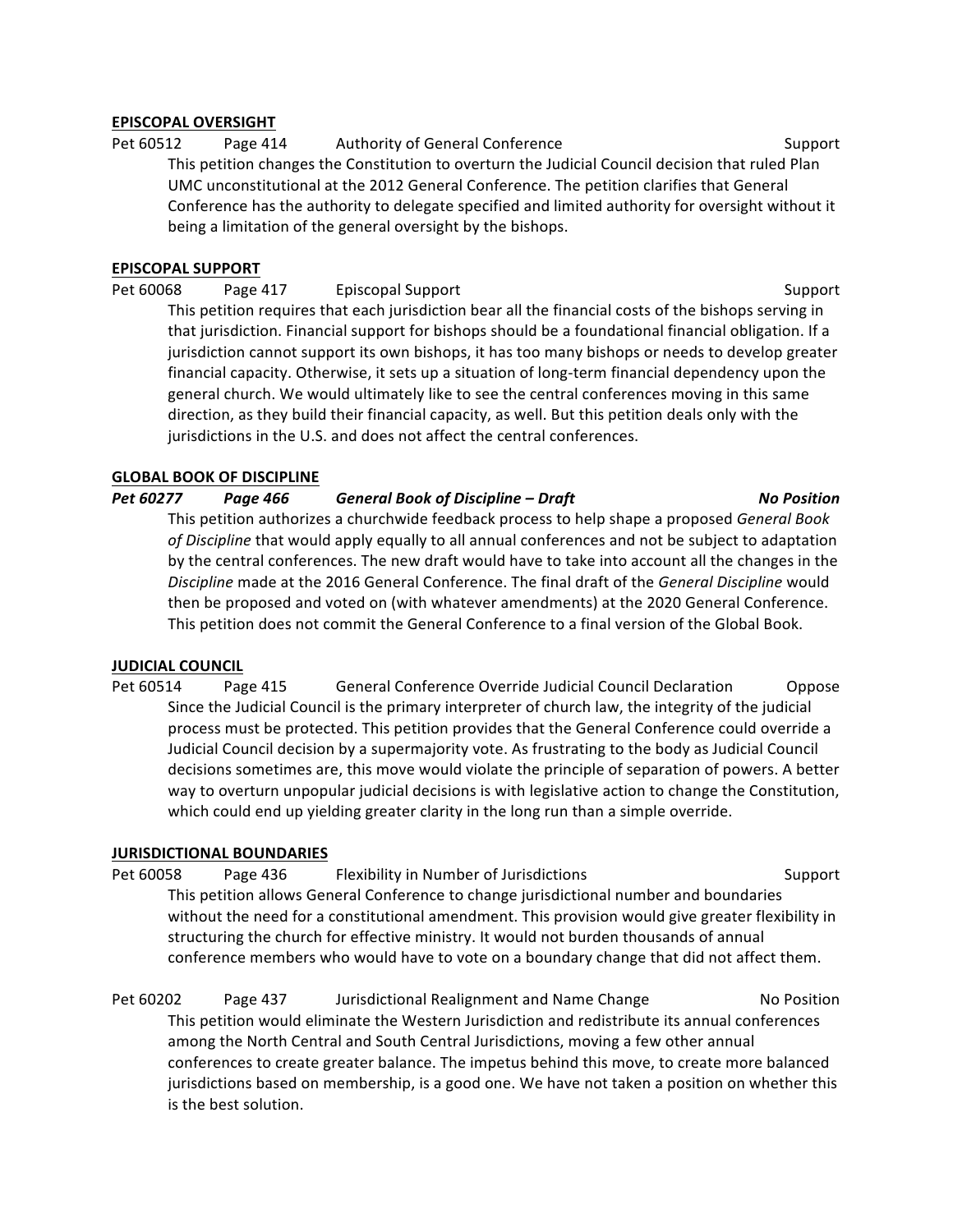Pet 60549 Page 437 Change Jurisdictional Boundaries Change oppose This petition would shift four annual conferences into the Western Jurisdiction. Again, the impetus to create more balanced jurisdictions is a good one. However, it would seem that this proposal would create greater imbalance. While helping the Western Jurisdiction, it would decrease the North Central and South Central and create a greater imbalance between those two and the two eastern jurisdictions.

Pet 60941 Page 438 British Columbia in Western Jurisdiction No Position This petition expands the Western Jurisdiction to include British Columbia in order to incorporate a few congregations located there. We have not taken a position on the wisdom of this proposal, but think it bears watching.

Pet 60059 Page 465 Jurisdictional Study Committee Support Support This petition would create a study committee to examine the jurisdictional boundaries and bring a report to the 2020 General Conference. This proposal makes sense as a way to gather more information and allow annual conferences to have input into any recommended change of jurisdictional boundaries.

## **LOCAL PASTOR ELIGIBILITY**

Pet 60538 Page 435 Local Pastor – Voting Rights and Election to Delegation Support This petition would allow local pastors who have completed educational requirements, provisional, associate, and affiliate clergy members to vote on constitutional amendments and the election of clergy delegates to General Conference, as well as serve as clergy delegates. As local pastors become a larger share of clergy in our denomination, it makes sense that they should serve as delegates, bringing their unique voice and perspective to the General Conference deliberations.

### **PLAN OF SEPARATION**

In the highly polarized climate of current United Methodism, many believe it is difficult to see how we can continue to live together in one body. Many progressives see the "full inclusion" of GLBTQ persons in the life of the church, including same-sex marriage and ordination, as the civil rights issue of our time. They will not rest until same-sex marriage and the ordination of self-avowed practicing homosexuals are not only allowed but encouraged in the entire church (particularly in the U.S.). At the same time, many traditionalists see this question as a test of biblical authority, which is clearly stated in our doctrinal standards. They would not be able to continue in a denomination that allows or even mandates the performing of same-sex marriage and the ordination of self-avowed practicing homosexuals because they see it as contrary to Scripture. Congregations have been leaving the denomination at an increased pace over the last several years. In light of potentially heightened disobedience or if the position of the church changed, that exodus could grow. Rather than see congregations depart piecemeal, leading to a splintering of the denomination, these petitions provide an organized way of allowing congregations and pastors who could no longer live together to separate with grace and respect. While not universally supported by either progressives or traditionalists, we believe that if separation is to occur, it is better to try to construct new viable denominations out of the separating parties and avoid potential litigation costing millions of dollars. As the Renewal and Reform Coalition, we do not have consensus on these petitions and so are not endorsing them, but simply urging careful, honest consideration of all relevant challenges. We understand that these petitions represent very deep concerns of faithful, valued fellow